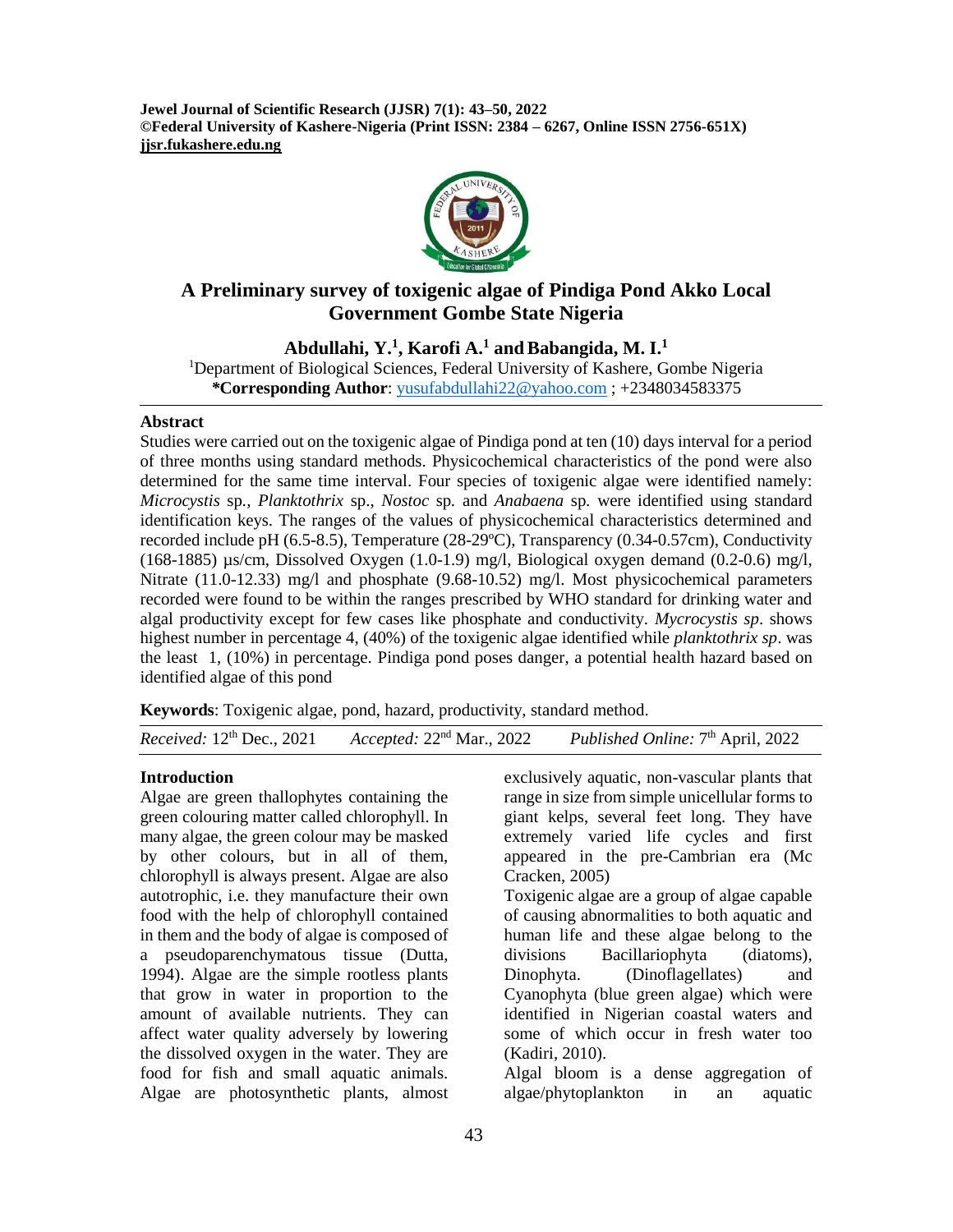environment which has been colloquially called "Red tide". This is a misnomer because algal bloom can produce different coloration, not necessarily red, depending on the species causing it; secondly blooms are not associated with tides. Of the numerous species existing, some species are known to cause negative impact on the aquatic environment, damage to other organisms through the production of toxins, most instances, these are very common among the dinoflagellates, diatoms and blue green algae. Sometimes these algae proliferate to form what is known as harmful algal bloom (HAB). They are caused by natural processes (circulation river flow, storms, and currents) and anthropogenic loadings culminating in eutrophication (Sellner *et al*., 2002). Example of fresh water toxigenic algal Species include *Nostoc*, *Anabaena, Microcystis* and *Gonyaulax* etc, are responsible for causing toxicity in freshwater habitats.

Harmful algae are capable of producing a variety of deleterious effects. Harmful algal blooms have direct consequences such as social impact (tourism, recreation aesthetics) economic impact, aquaculture – fish kill, shell fish loss, increased drinking water treatment cost, health impact, ecosystem impact, ecosystem loss, alteration of food web interaction, ecological (Anaxia) wild life mortalities (birds, whales, Dolphins, Turtles etc.) trophic level impact (accumulation and transfer of toxin along the food chain. Of the harmful algae, some produce potent toxin called phycotoxin (Takahashi *et al*., 2007) culminating in respective syndromes termed Neurotoxin shellfish poisoning (NSP) Paralytic shellfish poisoning (PSP), Ciguatera fish poisoning (CFP). Such toxins include brevetoxin responsible for (NSP) saxitoxin for PSP, cignatoxin, mitotoxin and dinophysistoxin for DSP and demoic acid for ASP (De Charon *et al.,* 2001).

The consumption of toxin contaminated food by humans can lead to grave health problems such as Allergy, dermatological, respiratory and cardiovascular problems, liver damage, gastrointestinal and neurological disorders typified by headache, diarrhoea, vomiting,

abdominal pains, sneezing, short term amnesia, sweating, paralysis and coma (Van Dolah, 2000). Examples of harmful algae identified in Nigerian fresh water include *Microcystis aeruginosa* (Cyanophyta) *Cylindrosphermopsis racigorskii*, *Anabaena circinalis*, *Anabaena flosaquae, Aphanizomenon flos-aqua* (Kadiri 2010). At least 46 species of cyanobacteria have been shown to be toxic to vertebrates (Chorus and Bartram 1999)*.* 

Pindiga pond is an artificial reservoir producing water for neighboring villages, drinking by humans and other animals. Toxigenic algae are known to course harmful effect on these organisms therefore a need to isolate and identify these organisms with the view to establish a potential health hazard of this pond water on these organisms. The major aim of this research is to carry out a preliminary survey of the toxigenic algae of the pond. Also determine the physicochemical characteristics of the Reservoir and to determine if the consumption of the water poses a potential health hazard to human and other vertebrates

# **Materials and Methods Study Area**

The study area is located in Pindiga, Akko Local Government Area Gombe State The pond lies between latitude  $10.13' 15°$  N and longitude  $11.11'19$ <sup>o</sup>E and 110m, length and 60m width and total surface of 6600m<sup>2</sup> .It is situated at elevation of 523 meters above sea level Pindiga has a population of 106,322 (2006 census). Pindiga pond was established in January 2008. It's an artificial pond being constructed from the pools of rocks cited in the Madagascar town, the pond was named as "Madagascar pond" after the name of the town. Pindiga pond was divided in to three(3) sampling points A,B and C .A being the inshore B the midshore and C the offshore again being and agrarian environment there were farming and other anthropogenic activities taking place in both inshore and offshore of the pond such as washing clothes, drinking by animals including humans.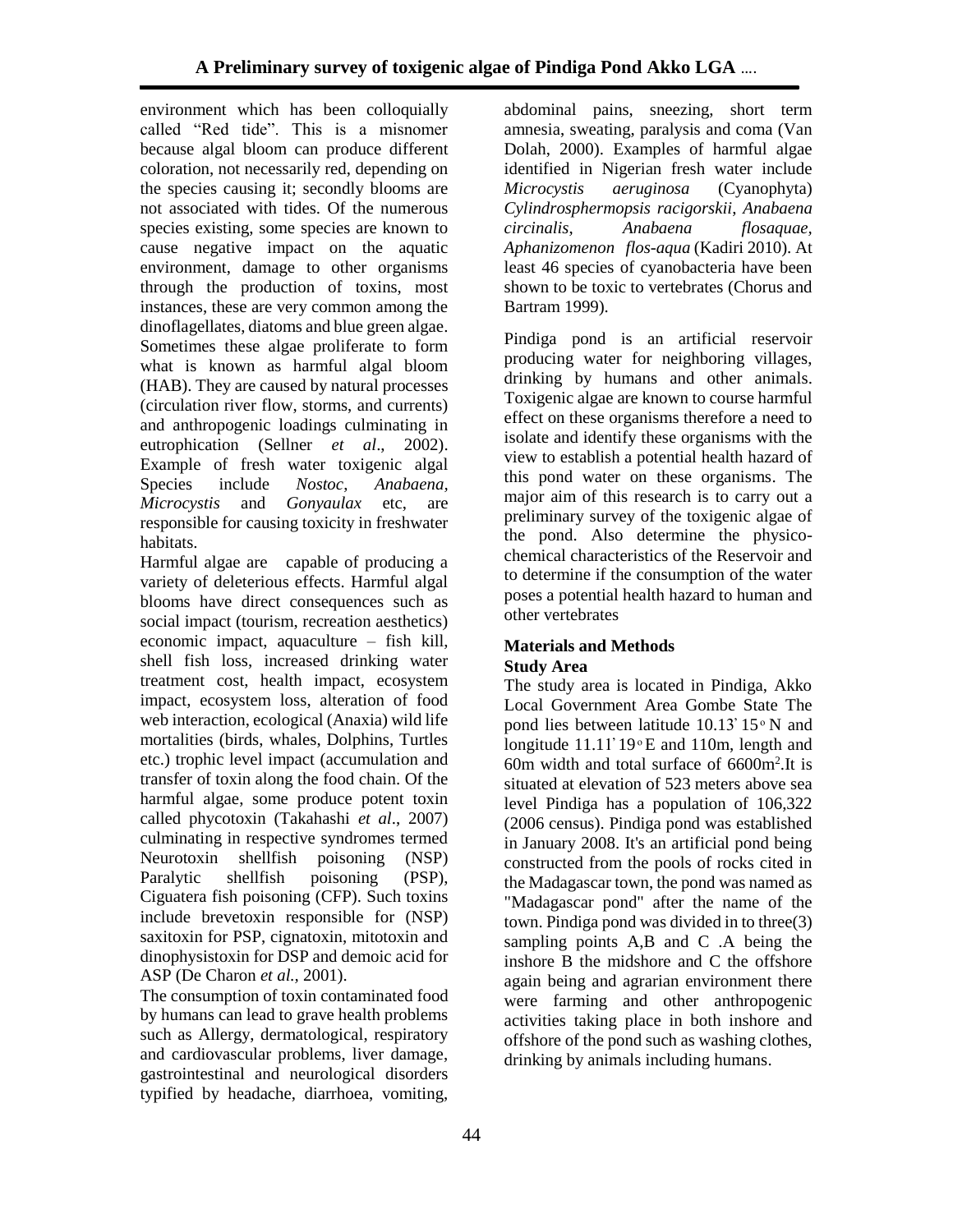

**Figure 1:** Map of the Study area

# **Collection of water samples**

Water samples for physico-chemical characteristics were collected in 250ml bottle and then taken it to the laboratory for analysis. Water samples for both

phytoplankton and physicochemical parameters were collected at ten (10) days interval for a period of two month (APHA, 2000).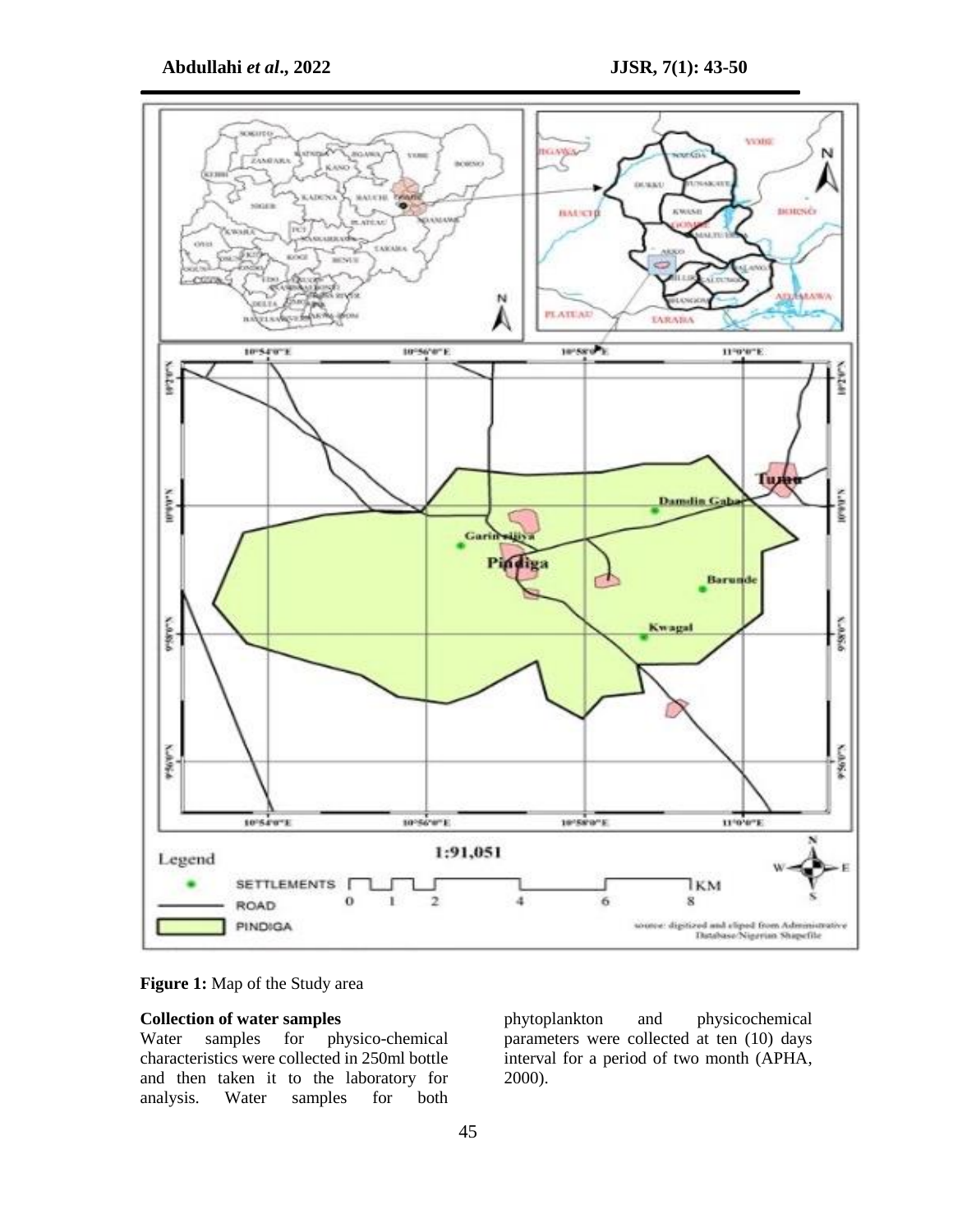# **Collection of toxigenic Algae**

The toxigenic algae were collected by filtering of water using planktonic net of mersh size 55μm in diameter. The filtrate was then transferred immediately into dark brown sampling bottles 250mls. It was fixed preserved using 4% formalin and was taking to Federal University of Kashere, Biology laboratory for analysis. 10ml of sample containing algae was filtered in to 20ml vial it was centrifuged and supernatant decanted at 3000rpm for 10 minutes.

# **Determination of some physico-chemical characteristics of the pond**

## *Water Temperature.*

The water temperature was measured insitu in the field by dipping the electrode of a calibrated mercury bulb thermometer in to the water and it was allowed to settle for about two minutes and the value were recorded in  $(C)$  following the methods of Zaky (2015).

## *Water pH.*

The pH of the water sample was determined in the laboratory using conductivity meter model DDSJ-308A, the water sample was poured in a beaker for about 100ml and the electrode of the conductivity meter was immersed into the water sample and the reading values were taken and recorded hydrogen ion concentration values (Zaky, 2015)

# *Electrical Conductivity*

The water conductivity was measured in the laboratory using water conductivity meter model DDSJ-308A, the water sample was poured in a beaker for about 100ml and the electrode of the conductivity meter was immersed into the water sample and the reading values were taken and recorded and the value was recorded in  $(\mu S/cm)$  according to Abdullahi *et al*. (2019).

## *Transparency*

Transparency was determine using standard secchi disc according to (Ezra 2000). It was placed in the sampled water and where the black and white colour on the secchi disc disappear then reading was taken in (cm).

# *Dissolved Oxygen.*

Dissolved Oxygen was determined using dissolve oxygen meter model HI9142 and the electrode of the dissolved oxygen meter was immersed into the water sample and the reading values of dissolved oxygen of the water sample was recorded in (mg/l) (Abdullahi *et al*., 2019).

## *Biological Oxygen Demand*

Biological Oxygen Demand was determined using dissolve oxygen meter model HI9142 and the electrode of the dissolved oxygen meter was immersed into the water sample after five days incubation of a water sample at 20ºC and the values recorded was referred to as final Dissolve Oxygen, therefore the initial Dissolved Oxygen value was subtracted from the final Dissolved Oxygen which gives the value of Biological Oxygen Demand. Abdullahi *et al*.,2019.

# *Nitrate and phosphate*

Phosphate and nitrate were determined using portable data logging spectrophotometer Hach DR/2010.The sample was placed in the various meter holder for nitrate (Nitraver 5) and phosphate phos ver.3) nitrate and phosphate pillow powder the sampled water was placed in the container containing the pillow powder after calibration and various reading were taken in mg/l of both phosphate and nitrate.

## **Identification of Toxigenic Algae**

This was carried out using binocular microscope model 162 compound microscope referenced to the identification was made to the manual and atlas of Patrick and Reemer (1965), Needham and Needham (1962), Palmer (1980).

## **Cell counting**

Direct algal cell count was adopted in estimating the number of toxigenic algae within the pond as modified by Ezra (2000). It was determine by agitating each sample to distribute organism evenly and one drop was placed on a clean grease free slide with a dropping pipette. It was then carefully covered with a cover slip and examined .the algal cell seen an a transect field of view were identified the number of specimen per taxon were in field of view in the transect were counted and scored in appropriate column on the scoring chart.in the colonial cell each colony was counted as one while in case of filament each was also counted as one from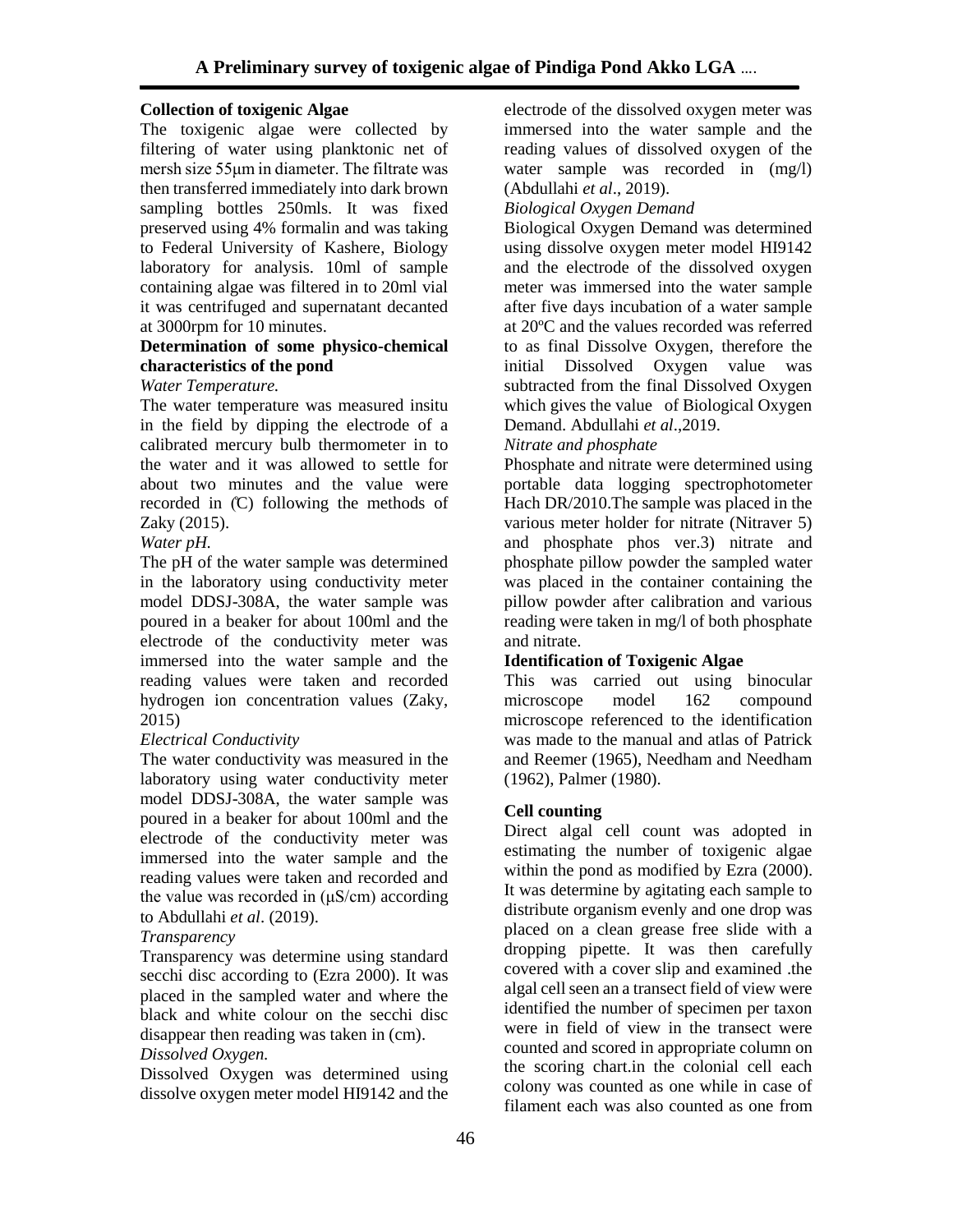the total count obtained and the count of specimen observed per specie relative number of specie per sample were calculated in 15 field of view.

#### **Results**

Toxigenic algae identified in Pindiga pond were typical of fresh water and four (4) different toxigenic algal species were identified which were Anabaena, *Plantothrix, Microcystis* and *Nostoc*. This was Shown in fig 2 using pie-chart showing percentage composition of each toxic algal species, *Anabaena* sp., 20 %, *Nostoc* sp., 30%, *Microcystis* sp 40% , *Planktothrix* sp.10% respectively.The pH values ranges from a minimum of 6.50 - 6.80 maximum the values and the WHO standard of 6.5-8.5 ,

Conductivity range from a minimum of 168.00 - 1885.00 and the WHO standard, Nitrate values range from a minimum of 11.05 - 12.33 maximum and WHO standard was 50, Phosphate values range from a minimum value 9.68 - 10.52 maximum and the WHO standard is 10, The Dissolved Oxygen is measured in mg/l and the values range from 1.00 - 1.90 and a WHO standard was 4mg/l, Biochemical Oxygen Demand measured in mg/l the values range from a minimum of 0.20 - 0.60 with a WHO standard of 25mg/l, The Temperature is measured in  $(^{\circ}C)$  and the values range from a minimum of 28.00 - 29.60 and WHO is 27.0  $-28.1$  ° C, The Transparency values range from a minimum of 0.34 - 0.57 it was measured in millimeter.

**Table 1: Values of physicochemical parameters recorded in Pindiga pond from month of August - September 2019.**

| <b>Toxigenic</b><br><b>Algae</b>                          | <b>Field of View</b>     |                          |   |                          |                   |                          |                          |   |                          |       |
|-----------------------------------------------------------|--------------------------|--------------------------|---|--------------------------|-------------------|--------------------------|--------------------------|---|--------------------------|-------|
|                                                           |                          | 2                        | 3 | 5                        | 6                 |                          | 8                        | 9 | 10                       | Total |
| Microcystis sp                                            | $\overline{\phantom{a}}$ | -                        |   | $\overline{\phantom{0}}$ | 2                 | $\overline{\phantom{a}}$ |                          |   | -                        | 4     |
| Plankthotrix sp                                           | $\overline{\phantom{a}}$ | 3                        | 1 | $\overline{\phantom{0}}$ | $\qquad \qquad -$ | $\overline{\phantom{a}}$ | $\overline{\phantom{a}}$ |   | $\overline{\phantom{a}}$ | 3     |
| Nostoc sp                                                 |                          | $\overline{\phantom{a}}$ |   | $\overline{\phantom{a}}$ |                   | $\overline{\phantom{a}}$ |                          |   | -                        |       |
| Anabaena sp<br>Total Number of Toxigenic Algae Identified |                          |                          |   | $\overline{\phantom{0}}$ |                   | $\overline{\phantom{a}}$ |                          |   |                          | 10    |

Key:  $-$  = Absent, 1 Indicates Present

| Table 2: Relative Number of toxigenic algae identified in all the field of view in Pindiga |  |
|--------------------------------------------------------------------------------------------|--|
| pond                                                                                       |  |

| <b>Parameters</b>         | <b>Minimum</b> | <b>Maximum</b> | <b>WHO</b> Standard |
|---------------------------|----------------|----------------|---------------------|
| $_{\rm P}$ H              | 6.50           | 6.80           | $6.5 - 8.5$         |
| Conductivity $(\mu S/cm)$ | 168.00         | 1885.00        | $1000\mu$ S/cm      |
| Nitrate (mg/l)            | 11.05          | 12.33          | $50$ (mg/l)         |
| Phosphate (mg/l)          | 9.68           | 10.52          | 10(mg/l)            |
| <b>Dissolved</b>          | 1.00           | 1.90           | 4mg/l               |
| Oxygen(mg/l)              |                |                |                     |
| <b>Biological Oxygen</b>  | 0.20           | 0.60           | 25mg/l              |
| Demand (mg/l)             |                |                |                     |
| Temperature $(°C)$        | 28.00          | 29.60          | $27.0 - 28.1$ °C    |
| <b>Transparency (cm)</b>  | 0.34           | 0.57           | None                |

Values are presented as Mean of four replicates.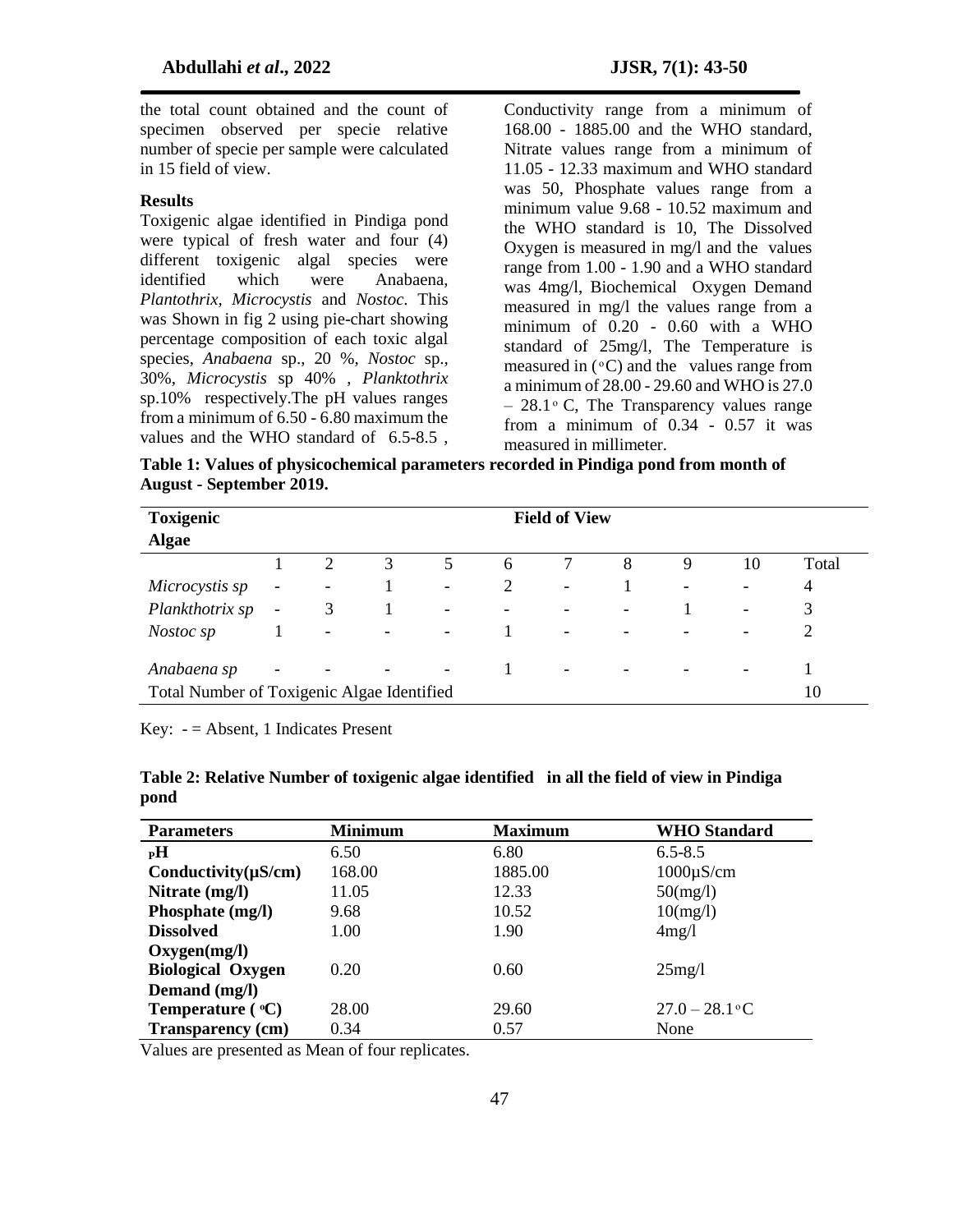

**Figure 4.2: Pie chart showing the percentage composition of toxigenic algae**

#### **Discussion**

The highest value of pH recorded in Pindiga pond was 6.8 and the lowest value recorded was 6.5 all the values recorded fall within (WHO, 2000) standard and was in line with similar pattern in freshwater ecosystems and also conforms with the work of (Ezra, 2000) who remarked that surface water pH ranges from 6.6 to 9.3 which encourages proliferation of aquatic organisms. The Dissolved oxygen was range from highest value 1.90 to 1.00 to lowest values which conform with (WHO, 2000). The amount of Nitrate mg/l in Pindiga pond ranged from 11.5 to 12.33mg/l in the months of August and September 2019. The mean high concentration obtained in August 2019 may be due to water floods during the rainy season and as a result of rural and agricultural run offs which tends to wash waste and other substances in the water body this is in line with the work of Sterner (1990). The lower values could be due to utilization by biota as reiterated by Chorus (2001) it is also within value set by WHO (2000) of up to 50mg/l in drinking water.

The concentration of Phosphate values of the Pindiga pond was ranged from 9.68 to 10.52mg/l in which all the values recorded were not within the WHO standard. Though nitrate and phosphate are limiting factors to biological activity, they are important factors

to the growth of phytoplankton in the water under the right conditions of light, pH and temperature according to Smith (1984) and Lassus (1993). The effect of which brings about eutrophication in line with Mason (1996) deteriorating water quality due to low dissolved oxygen, unpleasant odour, contaminating drinking water and ultimately affect human health which is in line with the works of Carpenter (1998). This could be related to the vast distribution of algal species in Pindiga pond which belongs to four different species 30% *Anabaena*, 40% *Microcystis*,10% *Planktothrix* and 20% Nostoc. Some of these species were also found in river Hadejia, River Challawa, river Wudil and most Nigerian Coastal waters rich in nutrients as reiterated by Abdullahi and Indabawa (2004) and Kadiri (2010). The presence of the members of the class Cyanophyceae may pose serious public health harzards to people consuming the raw and fairly treated water as maintained (Chia *et al.,* 2009). These species of algae have been largely found to produce a wide range of Cyanotoxins as compared with the work of (Chorus, 1999) comprising of Microcystins, Cylindrospermopsins, saxitoxins and anatoxins which is related to the work of Eri, *et al.* (2007) and Miller, *et al.* (2010). These are responsible for a number of human and animal morbidity and mortality which have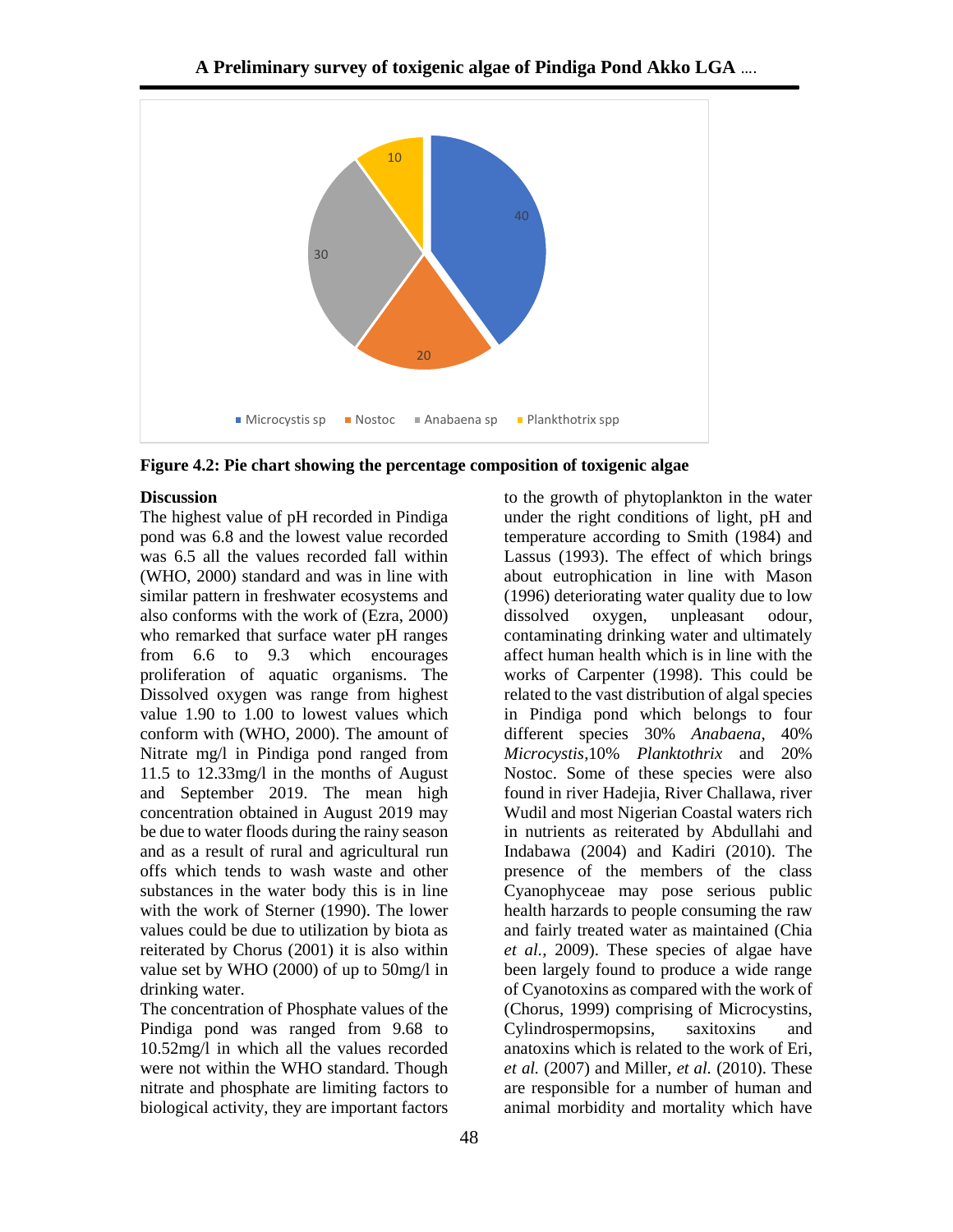#### **Conclusion**

In conclusion, the preliminary results obtained in this study shows the presence of toxigenic algal species in the sampled water of Pindiga pond as identified. The results of physicochemical characteristics were within limits set by WHO standard for drinking water except for phosphate and conductivity which exceeded the limit the values recorded were suitable for the growth of phytoplanktons and other toxigenic algae. These poses serious public health concern and the relevant authority to establish a basis for taking necessary action to quantify and characterize the toxins to further ascertain the safety of Pindiga pond water to humans and other vertebrates.

#### **References**

- Abdullahi B.A, and Indabawa I.I. (2004) Ecology of freshwater phytoplankton of river Hadeji, Jigawa State Nigeria. Bayero Environmental Science and Technology *BEST Journal*, 122: 141- 149
- Abdullahi, Y; Moses, P; Kwaya, V.BS (2019). Evaluation of the Phytoplanktons Species Diversity, Distribution and Physicochemical Characteristics of Pindiga Pond in Gombe State of Nigeria *J. Appl. Sci. Environ. Manage*. Vol. 23 (10) 1835- 1839
- Bratton, J.H. (2000). Seasonal pool. An overlooked invertebrate habitat. *British Wildlife* 2: 22-29.
- Carmichael W.W. (1998). "Toxins of freshwater algae. T.U.A.T. (ed.), Handbook of Natural toxins, marine toxins and venoms, Vol.3. Marcel Dekker, New York, pp. 121-147.
- Carpenter S. R. (1998) Non-point pollution of surface waters with phosphorus and nitrogen. *Esa Journal Ecological Application*, 8(3): 559-568
- Chia A. M, D.S.Abolude, .Ladan,Z. O. Akanbi, and A. Kalaboms (2009), "The presence of *Microcystins* in aquatic Ecosystems in Northern Nigeria: Zaria as a case study. *Research Journal of Environmental Toxicology*, 3: 170- 178.
- Chorus, I (2001). *Cyanotoxins* occurrence in freshwater. Summary of survey results from different countries. In: I. Chorus (ed). *Cyanotoxins*, occurrence, causes and consequences. Springer Verlag Berlin Heidelberg, New York. ISBN: 3-540-64999-9.
- Chorus, I. and Bartram J. (1999*):* Toxic Cyanobacteria in water: a guide to their public Health consequences, monitoring, and management. E & FN Spons. 416p
- De Charon, A. Ethieridge, S and Keller, M (2001): *Toxic and harmful algal bloom*  available online at [url:www.bigelow.org.hab.assessed](file:///C:/Users/DELL/Desktop/www.bigelow.org.hab.assessed) on 2009-09-19.
- Dutta, A.C. (1994). Botany for Degree Students. 4th Edition, Oxford University *Press*, UK. Pp: 341-395.
- Eri, T., Qiming, Y., Geoff, E., Des, C.M., James, C., Simon, M. and Glen, R. S, (2007). Occurrence and Seasonal Variations of Algal toxins in water, Phytoplankton and Shellfish from North Stradbroke Island, Queensland, Australia. *Elsevier Journal Marine Environmental Research* 64: 429-442.
- Ezra, A. G. (2000). A study of Planktonic Algae in Relation to the Physicochemical properties of some freshwater ponds in Bauchi. Nigeria. *Nig. J. Exper. Appl. Bio.* 5(2): 117-122.
- Kadiri M.O. (2010). They Bip, they sink: Nature s energy charger an aquatic environmental purifier, in an inaugural lecture delivered at the University of Benin.
- Lassus, P., Genevieve A. and Evelyne, E.D. (1993). Harmful Algal Blooms". In Proceedings of the VI International Conference on Harmful algae, Nantes, France Paris: Lavoisier Publishing, 1995.